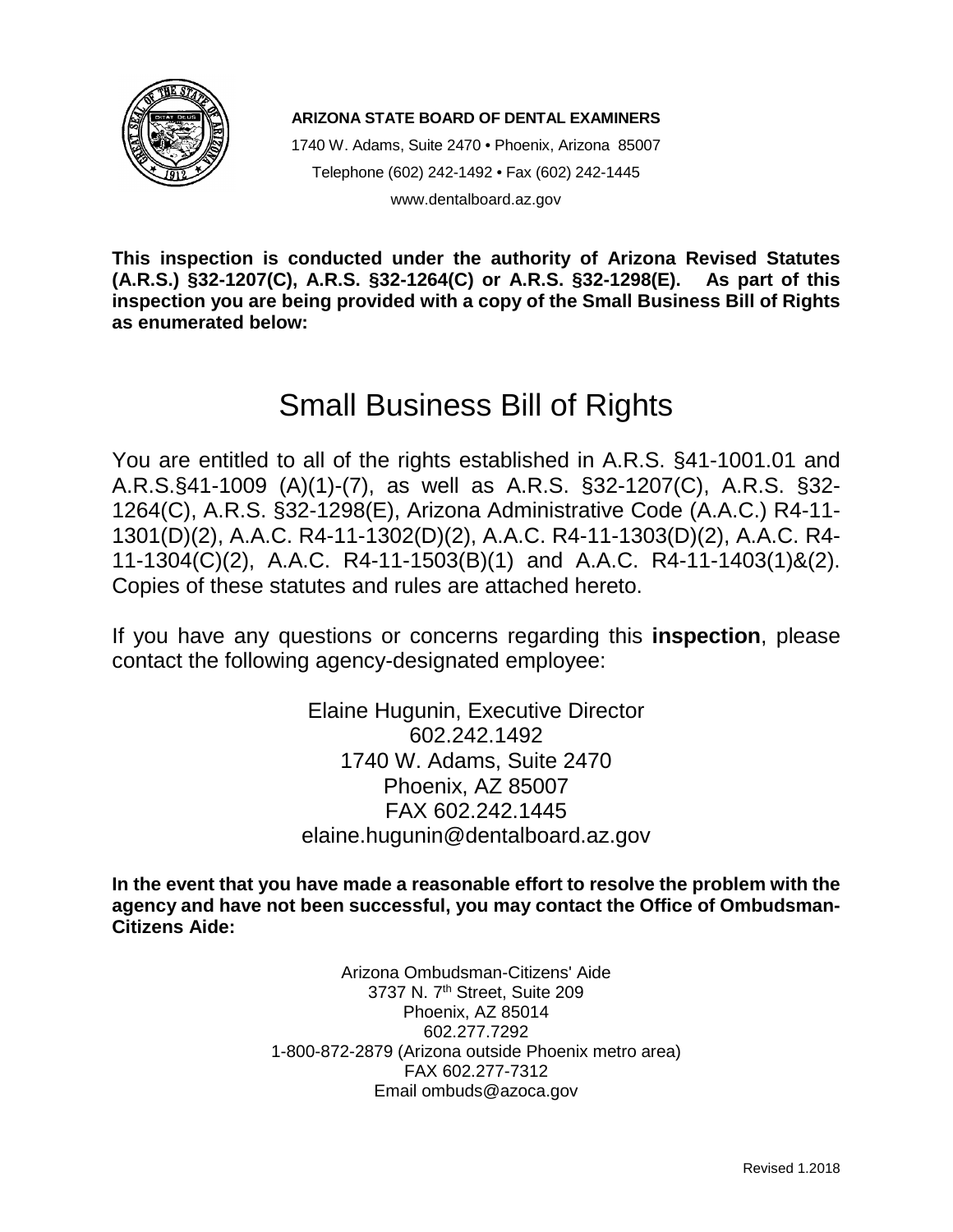#### **Arizona Revised Statutes (ARS) 41-1001.01. Regulatory bill of rights**

- A. To ensure fair and open regulation by state agencies, a person:
	- 1. Is eligible for reimbursement of fees and other expenses if the person prevails by adjudication on the merits against an agency in a court proceeding regarding an agency decision as provided in section 12-348.
	- 2. Is eligible for reimbursement of the person's costs and fees if the person prevails against any agency in an administrative hearing as provided in section 41-1007.
	- 3. Is entitled to have an agency not charge the person a fee unless the fee for the specific activity is expressly authorized as provided in section 41-1008.
	- 4. Is entitled to receive the information and notice regarding inspections and audits prescribed in section 41-1009.
	- 5. May review the full text or summary of all rulemaking activity, the summary of substantive policy statements and the full text of executive orders in the register as provided in article 2 of this chapter.
	- 6 May participate in the rulemaking process as provided in articles 3, 4, 4.1 and 5 of this chapter, including:
		- (a) Providing written comments or testimony on proposed rules to an agency as provided in section 41-1023 and having the agency adequately address those comments as provided in section 41-1052, subsection D, including comments or testimony concerning the information contained in the economic, small business and consumer impact statement.
		- (b) Filing an early review petition with the governor's regulatory review council as provided in article 5 of this chapter.
		- (c) Providing written comments or testimony on rules to the governor's regulatory review council during the mandatory sixty-day comment period as provided in article 5 of this chapter.
	- 7. Is entitled to have an agency not base a licensing decision in whole or in part on licensing conditions or requirements that are not specifically authorized by statute, rule or state tribal gaming compact as provided in section 41-1030, subsection B.
	- 8. Is entitled to have an agency not make a rule under a specific grant of rulemaking authority that exceeds the subject matter areas listed in the specific statute or not make a rule under a general grant of rulemaking authority to supplement a more specific grant of rulemaking authority as provided in section 41-1030, subsection C.
	- 9. May allege that an existing agency practice or substantive policy statement constitutes a rule and have that agency practice or substantive policy statement declared void because the practice or substantive policy statement constitutes a rule as provided in section 41-1033.
	- 10. May file a complaint with the administrative rules oversight committee concerning:
		- (a) A rule's, practice's or substantive policy statement's lack of conformity with statute or legislative intent as provided in section 41-1047.
		- (b) An existing statute, rule, practice alleged to constitute a rule or substantive policy statement that is alleged to be duplicative or onerous as provided in section 41-1048.
	- 11. May have the person's administrative hearing on contested cases and appealable agency actions heard by an independent administrative law judge as provided in articles 6 and 10 of this chapter.
	- 12. May have administrative hearings governed by uniform administrative appeal procedures as provided in articles 6 and 10 of this chapter and may appeal a final administrative decision by filing a notice of appeal pursuant to title 12, chapter 7, article 6.
	- 13. May have an agency approve or deny the person's license application within a predetermined period of time as provided in article 7.1 of this chapter.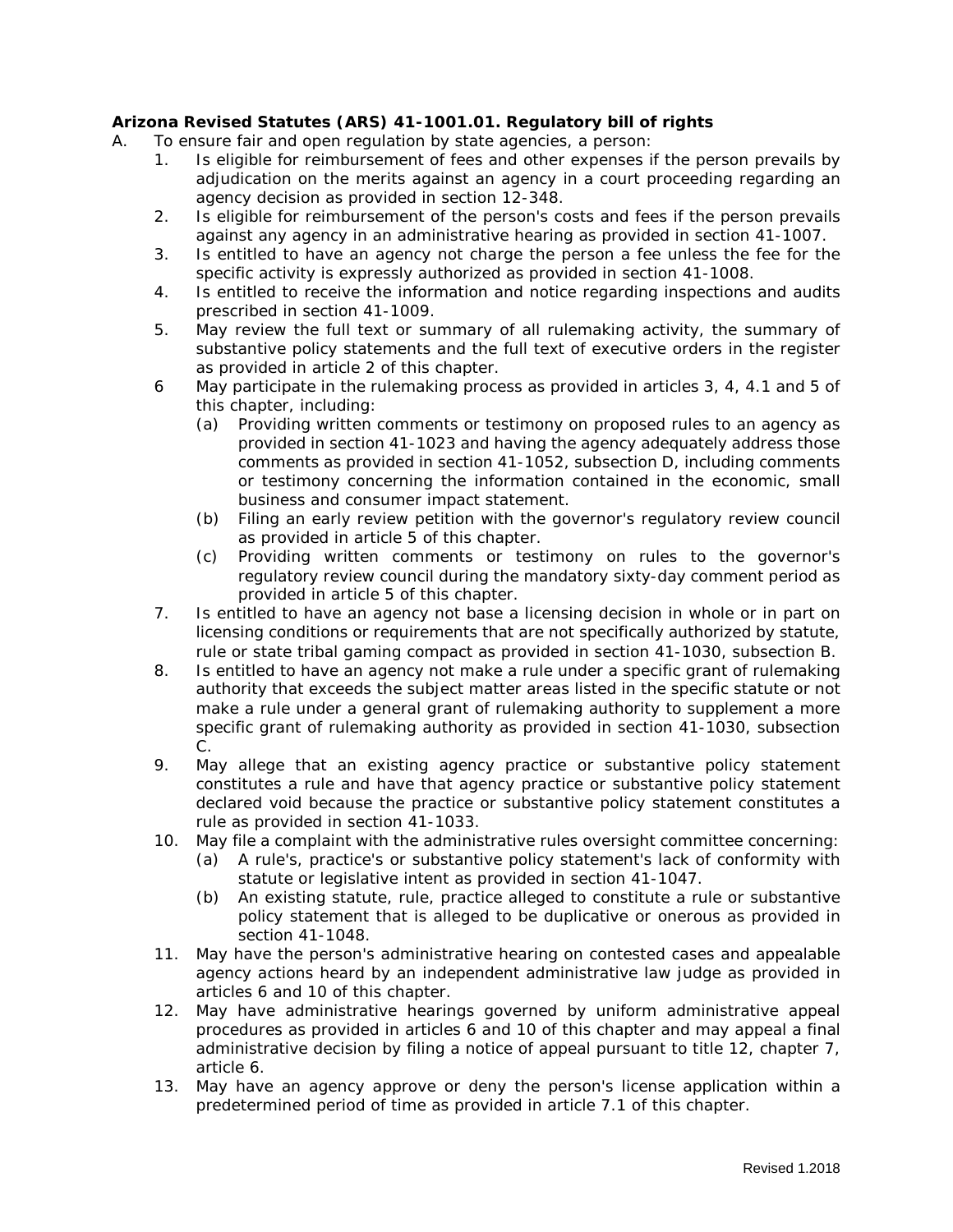- 14. Is entitled to receive written notice from an agency on denial of a license application:
	- (a) That justifies the denial with references to the statutes or rules on which the denial is based as provided in section 41-1076.
	- (b) That explains the applicant's right to appeal the denial as provided in section 41-1076.
- 15. Is entitled to receive information regarding the license application process before or at the time the person obtains an application for a license as provided in sections 41-1001.02 and 41-1079.
- 16. May receive public notice and participate in the adoption or amendment of agreements to delegate agency functions, powers or duties to political subdivisions as provided in section 41-1026.01 and article 8 of this chapter.
- 17. May inspect all rules and substantive policy statements of an agency, including a directory of documents, in the office of the agency director as provided in section 41-1091.
- 18. May file a complaint with the office of the ombudsman-citizens aide to investigate administrative acts of agencies as provided in chapter 8, article 5 of this title.
- 19. Unless specifically authorized by statute, may expect state agencies to avoid duplication of other laws that do not enhance regulatory clarity and to avoid dual permitting to the extent practicable as prescribed in section 41-1002.
- 20. May have the person's administrative hearing on contested cases pursuant to title 23 chapter 2 or 4 heard by an independent administrative law judge as prescribed by title 23, chapter 2 or 4.
- 21. Pursuant to section 41-1009, subsection E, may correct deficiencies identified during an inspection unless otherwise provided by law.
- B. The enumeration of the rights listed in subsection A of this section does not grant any additional rights that are not prescribed in the sections referenced in subsection A of this section.
- C. Each state agency that conducts audits, inspections or other regulatory enforcement actions pursuant to section 41-1009 shall create and clearly post on the agency's website a small business bill of rights. The agency shall create the small business bill of rights by selecting the applicable rights prescribed in this section and section 41-1009 and any other agency-specific statutes and rules. The agency shall provide a written document of the small business bill of rights to the authorized on-site representative of the regulated small business. In addition to the rights listed in this section and section 41- 1009, the agency notice of the small business bill or rights shall include the process by which a small business may file a complaint with the agency employees who are designated to assist members of the public or regulated community pursuant to section 41-1006. The notice must provide the contact information of the agency's designated employees. The agency notice must also state that if the regulated person has already made a reasonable effort with the agency to resolve the problem and still has not been successful, the regulated person may contact the office of the ombudsman-citizens aide.

#### **ARS 41-1009. Inspections; applicability**

- A. An agency inspector, auditor or regulator who enters any premises of a regulated person for the purpose of conducting an inspection or audit shall, unless otherwise provided in law:
	- 1. Present photo identification on entry of the premises.
	- 2. On initiation of the inspection or audit, state the purpose of the inspection or audit and the legal authority for conducting the inspection or audit.
	- 3 Disclose any applicable inspection or audit fees.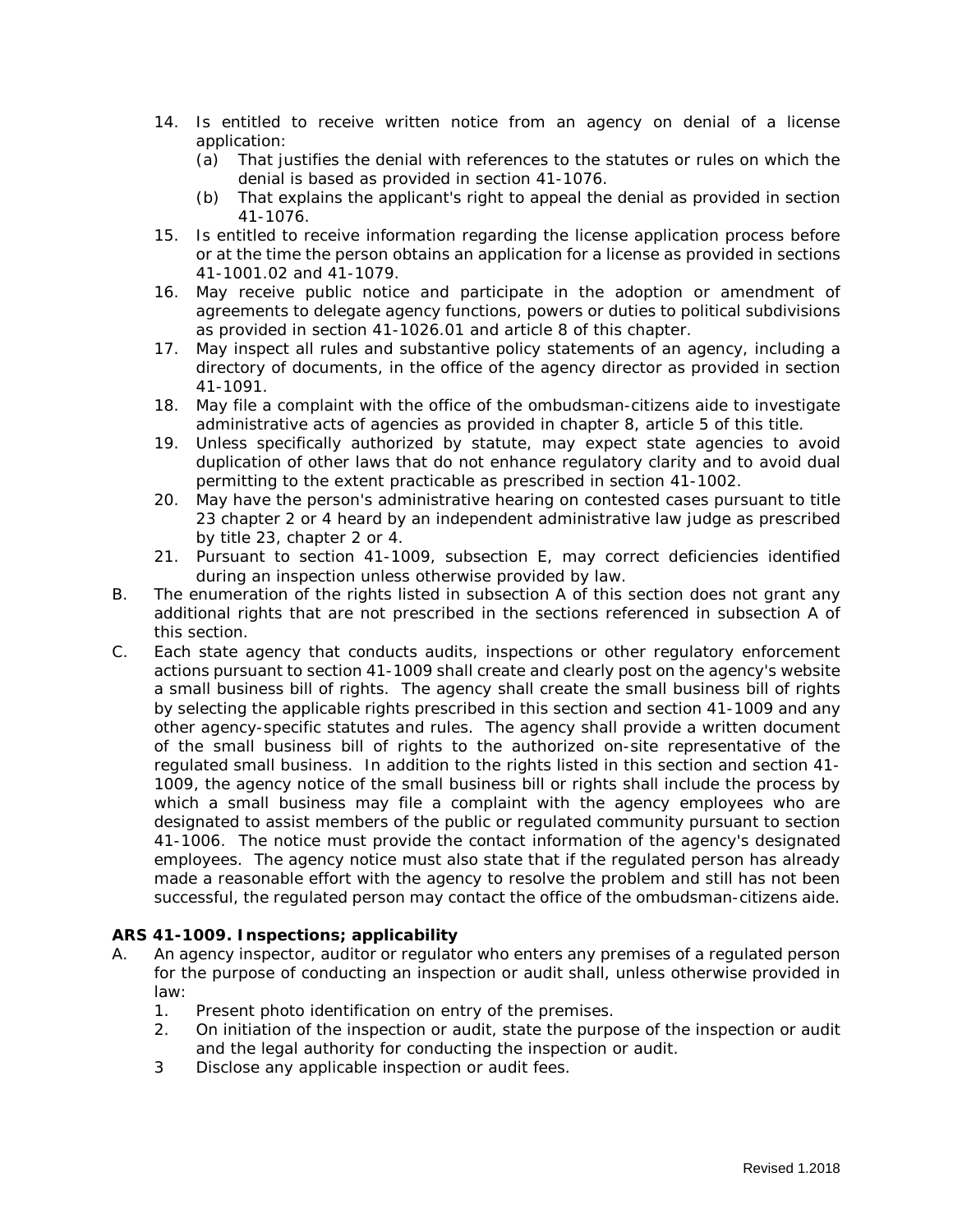- 4. Afford an opportunity to have an authorized on-site representative of the regulated person accompany the agency inspector, auditor or regulator on the premises, except during confidential interviews.
- 5. Provide notice of the right to have on request:
	- (a) Copies of any original documents taken by the agency during the inspection or audit if the agency is permitted by law to take original documents.
	- (b) A split of any samples taken during the inspection if the split of any samples would not prohibit an analysis from being conducted or render an analysis inconclusive.
	- (c) Copies of any analysis performed on samples taken during the inspection.
	- (d) Copies of any documents to be relied on to determine compliance with licensure or regulatory requirements if the agency is otherwise permitted by law to do so.
- 6. Inform each person whose conversation with the agency inspector, auditor or regulator during the inspection or audit is tape recorded that the conversation is being tape recorded.
- 7. Inform each person who is interviewed during the inspection or audit that:
	- (a) Statements made by the person may be included in the inspection or audit report.
	- (b) Participation in an interview is voluntary, unless the person is legally compelled to participate in the interview.
	- (c) The person is allowed at least twenty-four hours to review and revise any written witness statement that is drafted by the agency inspector, auditor or regulator and on which the agency inspector, auditor or regulator requests the person's signature.
	- (d) The inspector, auditor or regulator may not prohibit the regulated person from having an attorney or any other experts in their field present during the interview to represent or advise the regulated person.

# **Dental Practice Act Statutes**

#### **ARS § 32-1207 Powers and duties; Executive Director; immunity; fees; definition**

E. The Board by rule shall require that a licensee obtain a permit for the application of general anesthesia, semiconscious sedation or conscious sedation, shall establish and collect a fee of not more than three hundred dollars to cover administrative costs connected with issuing the permit and shall conduct inspections to assure compliance.

#### **ARS § 32-1264 Maintenance of records**

C. On request, the licensee or certificate holder shall allow properly authorized Board personnel to have access to the licensee's or certificate holder's place of practice to conduct an inspection and must make the licensee's or certificate holder's records, books and documents available to the Board as part of an investigation process.

#### **ARS § 32-1298 Dispensing of drugs and devices; conditions; definition**

E. This section shall be enforced by the Board which shall establish rules regarding labeling, record keeping, storage and packaging of drugs that are consistent with the requirements of Chapter 18 of this title. The Board may conduct periodic inspections of dispensing practices to assure compliance with this section and applicable rules.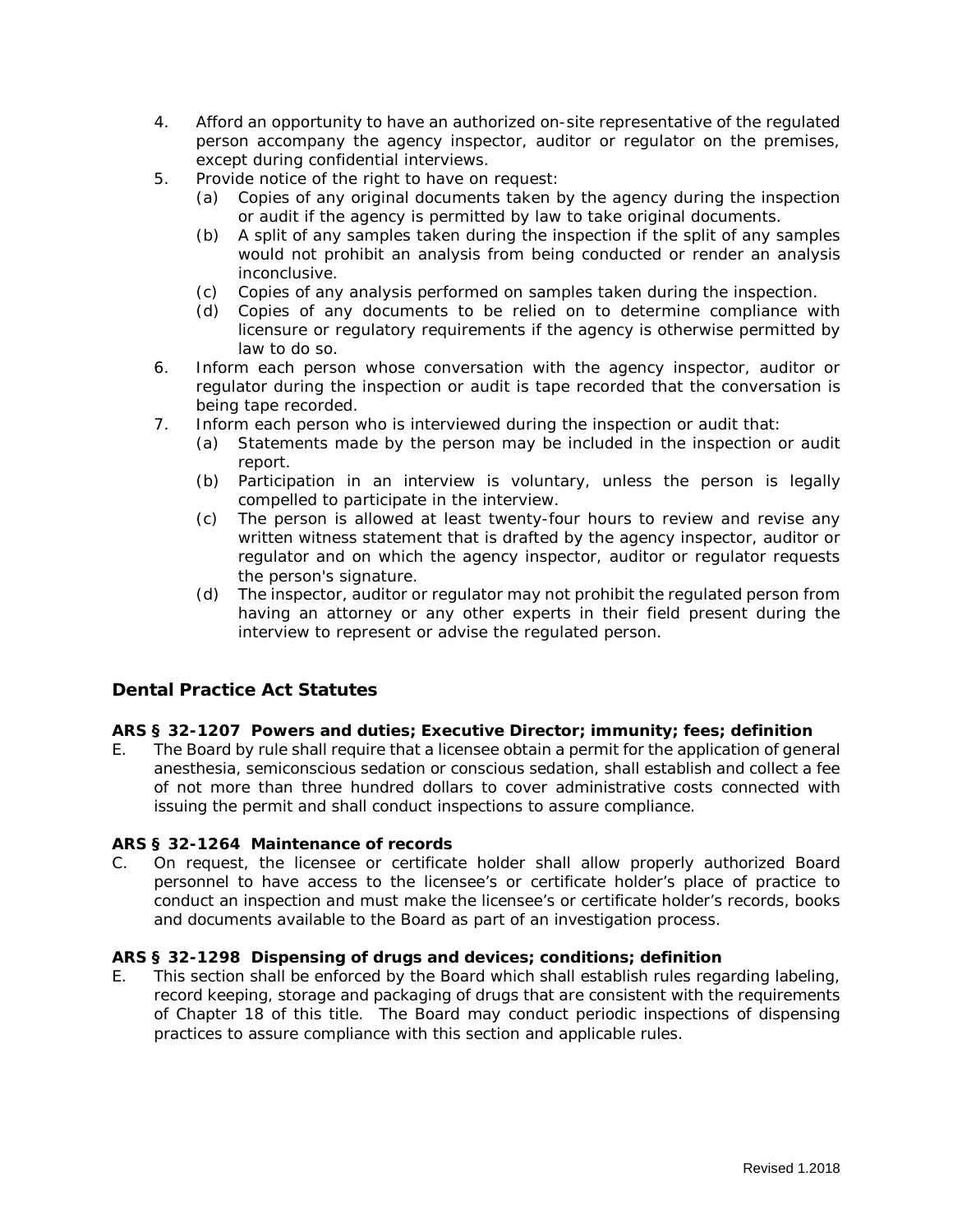# **Dental Practice Act Rules**

#### **Arizona Administrative Code (AAC) R4-11-1301. General Anesthesia and Deep Sedation**

- D**.** After submitting the application and written evidence of compliance with requirements in subsection (B) and, if applicable, subsection (C) to the Board, the applicant shall schedule an onsite evaluation by the Board during which the applicant shall administer general anesthesia or deep sedation. After the applicant completes the application requirements and successfully completes the onsite evaluation, a Section 1301 permit shall be issued to the applicant.
	- 2. The onsite team shall evaluate the following:
		- a. The availability of equipment and personnel as specified in subsection  $(B)(2)$ ;
		- b. Proper administration of general anesthesia or deep sedation to a patient by the applicant in the presence of the evaluation team;
		- c. Successful responses by the applicant to oral examination questions from the evaluation team about patient management, medical emergencies, and emergency medications;
		- d. Proper documentation of controlled substances, that includes a perpetual inventory log showing the receipt, administration, dispensing, and destruction of controlled substances;
		- e. Proper recordkeeping as specified in subsection (E) by reviewing the records generated for the patient specified in subsection (D)(2)(b); and

#### **AAC R4-11-1302. Parenteral Sedation**

- D. After submitting the application and written evidence of compliance with requirements outlined in subsection (B) and, if applicable, subsection (C) to the Board, the applicant shall schedule an onsite evaluation by the Board during which the applicant shall administer parenteral sedation. After the applicant completes the application requirements and successfully completes the onsite evaluation, the Board shall issue a Section 1302 permit to the applicant.
	- 2. The onsite team shall evaluate the following:
		- a. The availability of equipment and personnel as specified in subsection  $(B)(2)$ ;
		- b. Proper administration of parenteral sedation to a patient by the applicant in the presence of the evaluation team;
		- c. Successful responses by the applicant to oral examination questions from the evaluation team about patient management, medical emergencies, and emergency medications;
		- d. Proper documentation of controlled substances, that includes a perpetual inventory log showing the receipt, administration, dispensing, and destruction of all controlled substances;
		- e. Proper recordkeeping as specified in subsection (E) by reviewing the records generated for the patient receiving parenteral sedation as specified in subsection  $(D)(2)(b)$ ; and
		- f. For renewal applicants, records supporting continued competency as specified in R4-11-1306.

#### **AAC R4-11-1303. Oral Sedation**

D. After submitting the application and written evidence of compliance with requirements in subsection (B) and, if applicable, subsection (C) to the Board, the applicant shall schedule an onsite evaluation by the Board. After the applicant completes the application requirements and successfully completes the onsite evaluation, the Board shall issue a Section 1303 permit to the applicant.